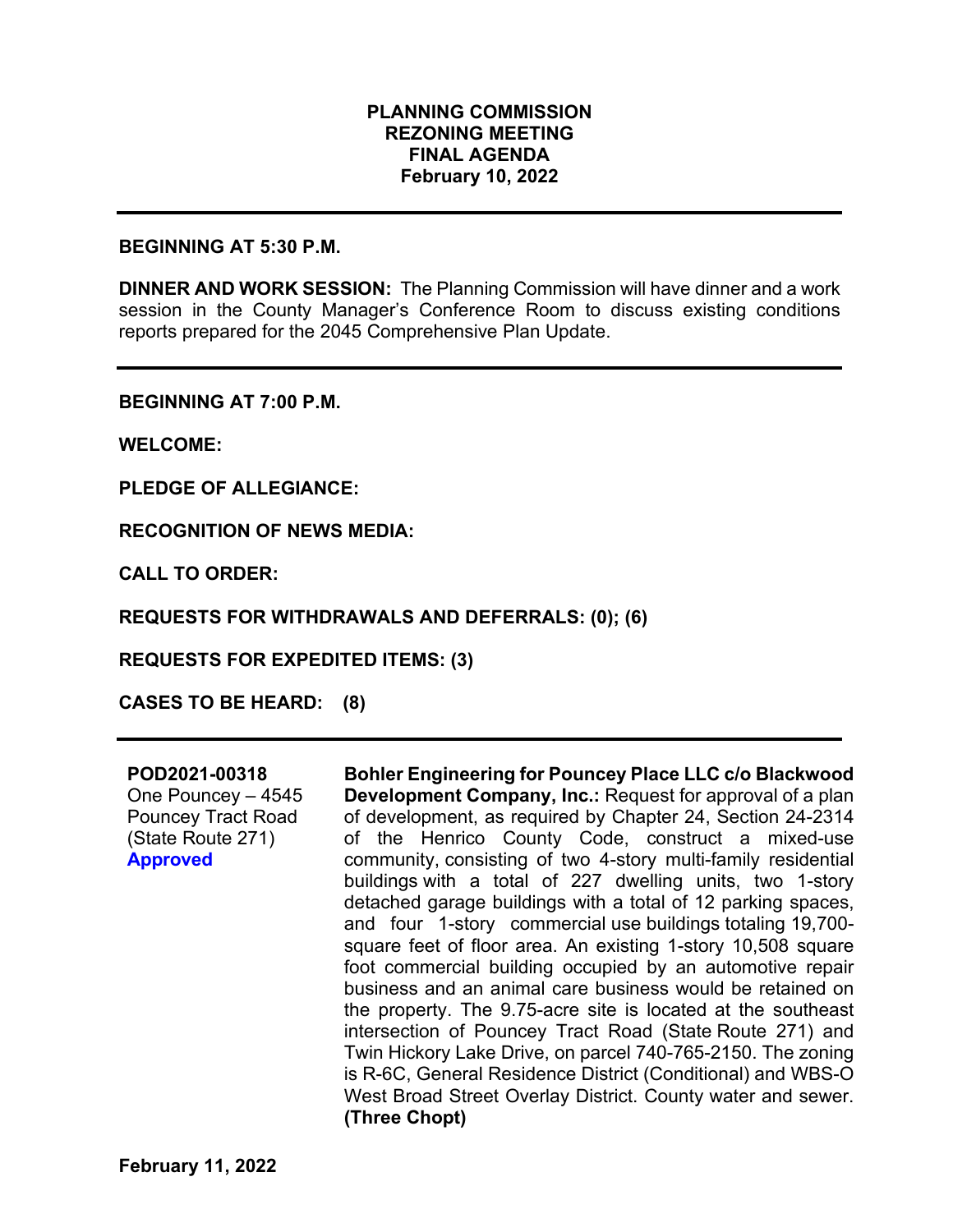This plan would authorize a mixed-use development consisting of two apartment buildings, with two detached accessory garage buildings, and four commercial (retail) buildings, to be located at the southeast corner of Twin Hickory Lake Drive and Pouncey Tract Road. In addition, an existing one-story, 10,508- square foot commercial building occupied by an animal care business and an automotive repair business would be maintained. The property is subject to the conditions of recent R-6C zoning approvals of zoning case REZ2020-00018 and provisional use permit case PUP2020-00008, approved by the Board of Supervisors on September 8, 2020.

Commercial/Retail Buildings 1 and 2 located at the northwest corner of the property are proposed to be one-story in height and contain 11,000-square feet of floor area cumulatively, with approximately 2,000 additional square feet in outdoor dining areas, which would be subject to specific conditions imposed by the provisional use permit. Commercial/Retail Buildings 3 and 4 proposed at the southwest corner of the property would also be one-story in height, and together contain approximately 8,550-square feet of floor area.

Two apartment buildings with a total of 227 dwelling units are proposed as follows:

Apartment Building 1 (identified as Building 3 on the Zoning Concept Plan), located to the east of the Commercial/Retail Buildings 3 and 4, varies in height from three-stories (40-feet) within the 80-feet of building closest to the Townes at Pouncey Place, with the remaining 160 feet of the building closer to Pouncey Tract Road at four-stories (52-feet) in height. It will contain 93 one-bedroom, 39 two-bedroom units, 2,491-square feet of indoor amenity space, and a 7,534-square foot enclosed courtyard, with an outdoor pool. Apartment Building 2 (identified as Building 1 on the Zoning Concept Plan), located east of the Commercial/Retail Buildings 1 and 2, at four-stories (52-feet) in height, would contain 7 studio units, 49 one-bedroom units, and 39 two-bedroom units.

Two detached one-story accessory garage buildings are proposed adjacent to the shared property line with the Townes at Pouncey Place and located east of Apartment Building 1. The northern garage building would contain 5 standard garage units, one handicapped accessible garage unit and a maintenance garage unit. The southern garage building would contain 6 standard garage units. The garages are intended to provide a structural barrier as a screen for the Townes at Pouncey Place, with no doors or windows on the sides facing the existing townhomes. The walls of the garages facing the townhomes will be enhanced with green wall trellises to soften their appearance.

The existing commercial uses are legal non-conforming uses, that may be maintained but not expanded. The existing outdoor exercise yards related to the animal care business will be reconfigured to accommodate the widening of, and screening from Twin Hickory Lake Drive. A minimum 6-foot-high opaque fence will be provided along the perimeter of the exercise yard, along with a continuous evergreen hedgerow having a minimum height of 6-feet at planting, and a minimum ultimate height of 10-feet. The animal care business's continued operation must be in accordance with Zoning Code Sections 24-4317 A and B, regarding fully enclosed boarding areas for animals and prohibiting use of the outdoor pens between 10 PM and 8 AM. The existing parking,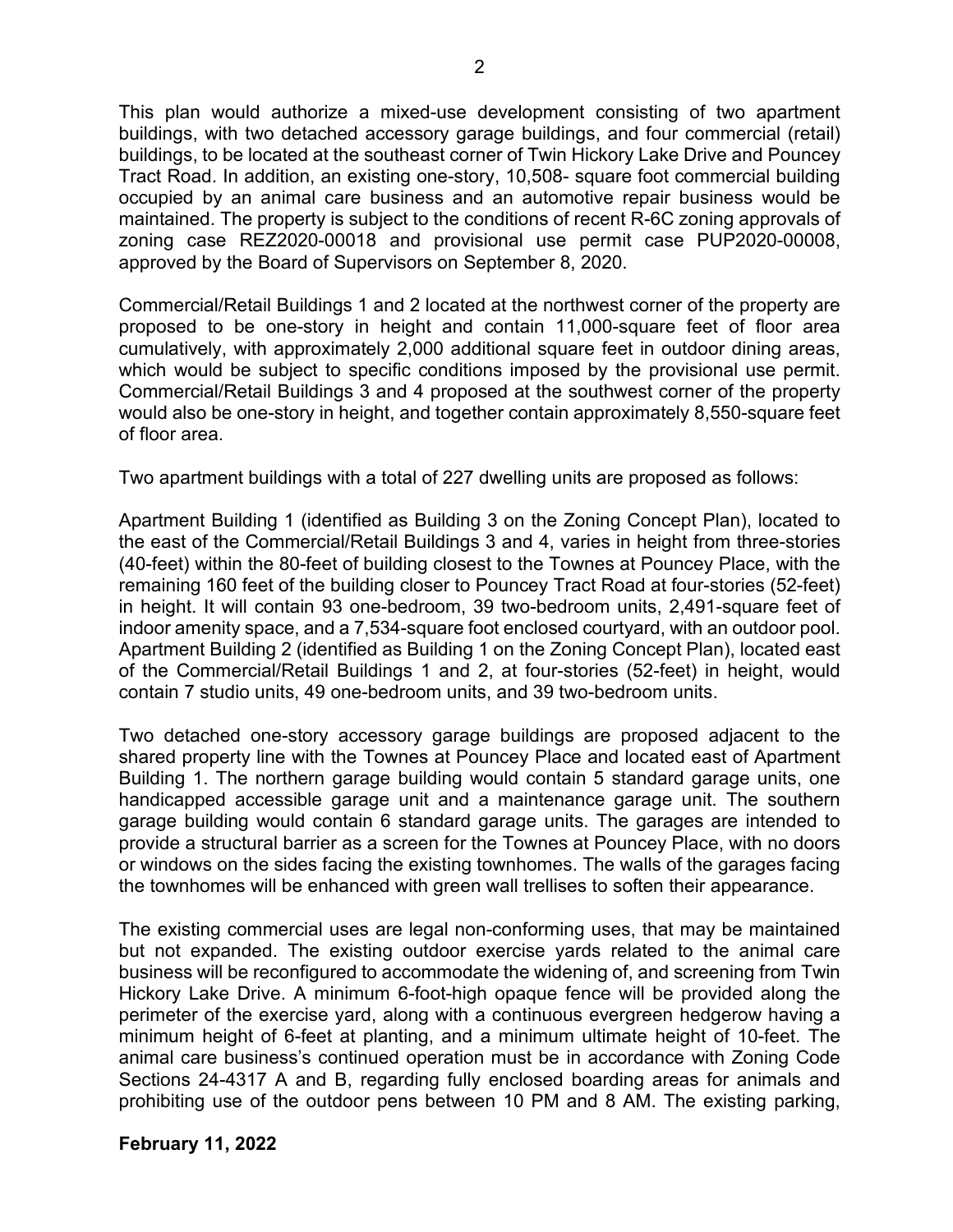service drives and vehicular storage area for the non-conforming uses will be reconfigured to accommodate proposed access drives, serving the entire development from Twin Hickory Lake Drive. The automotive repair business's continued operation must be in accordance with Zoning Code Sections 24.4324 A 2-6, regarding the prohibition of repair to vehicles outside of an enclosed building, the requirement to store parts and equipment in an enclosed building, the prohibition of the storage of inoperable vehicles, the screening of vehicles awaiting service, and the removal of vehicles after 30-days. The reconfigured vehicular storage area will be screened along its perimeter by a minimum 7-foot high opaque fence, along with a continuous evergreen hedgerow having a minimum height of 6-feet at planting, and a minimum ultimate height of 10-feet. Additional landscaping will be provided to define the access drives and dedicated parking spaces serving the existing building. Dedicated access drives will be paved and improved with curb and gutter in accordance with DPW design standards.

The architectural elevations and floor plans of the proposed buildings are generally consistent with the proffered elevations and floor plans. A 6-foot-high wooden board-onboard fence will be provided along the property lines abutting the Townes at Pouncey Place in accordance with the proffers. The previously proposed carriage house units have been replaced with garage units to satisfy building setbacks and provide access drives with adequate widths. The garage buildings will have no windows or doors facing the Townes at Pouncey Place, and the buildings will have shed roofs, with the taller side facing the Towns at Pouncey Place to direct roof drains to internal drives and increase screening.

A conceptual landscape plan is included for informational purposes to demonstrate ability and intent to conform with proffered buffers. Subsequent lighting, landscaping, and fence plans, to include provisions for required fencing, will be reviewed in detail after construction plan approval. These plans will be required to address all requirements of the code, proffers, PUP conditions, and the West Broad Street Overlay District.

A site lighting plan must be submitted for staff review and approval. Site lighting of the areas related to the existing building will be illuminated with light fixtures consistent with the remainder of the proposed development. Per Condition # 7 of PUP 2020-00008 site lighting must include pedestrian lighting along abutting public streets and internal roadways.

An amenity improvement plan will be submitted for review and approval with the building permit for the proposed apartment buildings, to ensure they are consistent with the conditions of approval. A separate site layout plan for each outdoor dining area must be submitted for staff review and approval.

The Developer has revised the layout plans to address concerns expressed by the Traffic Engineer regarding vehicular conflicts along Pouncey Place and the access drive from Pouncey Tract Road, as well as sight distance required for full access from Twin Hickory Lake Drive. The developer has agreed to provide a traffic island in the Pouncey Place cul-de-sac and an additional splitter island in the approach from Pouncey Tract Road. These additional right of way improvements would function like a mini-round-about to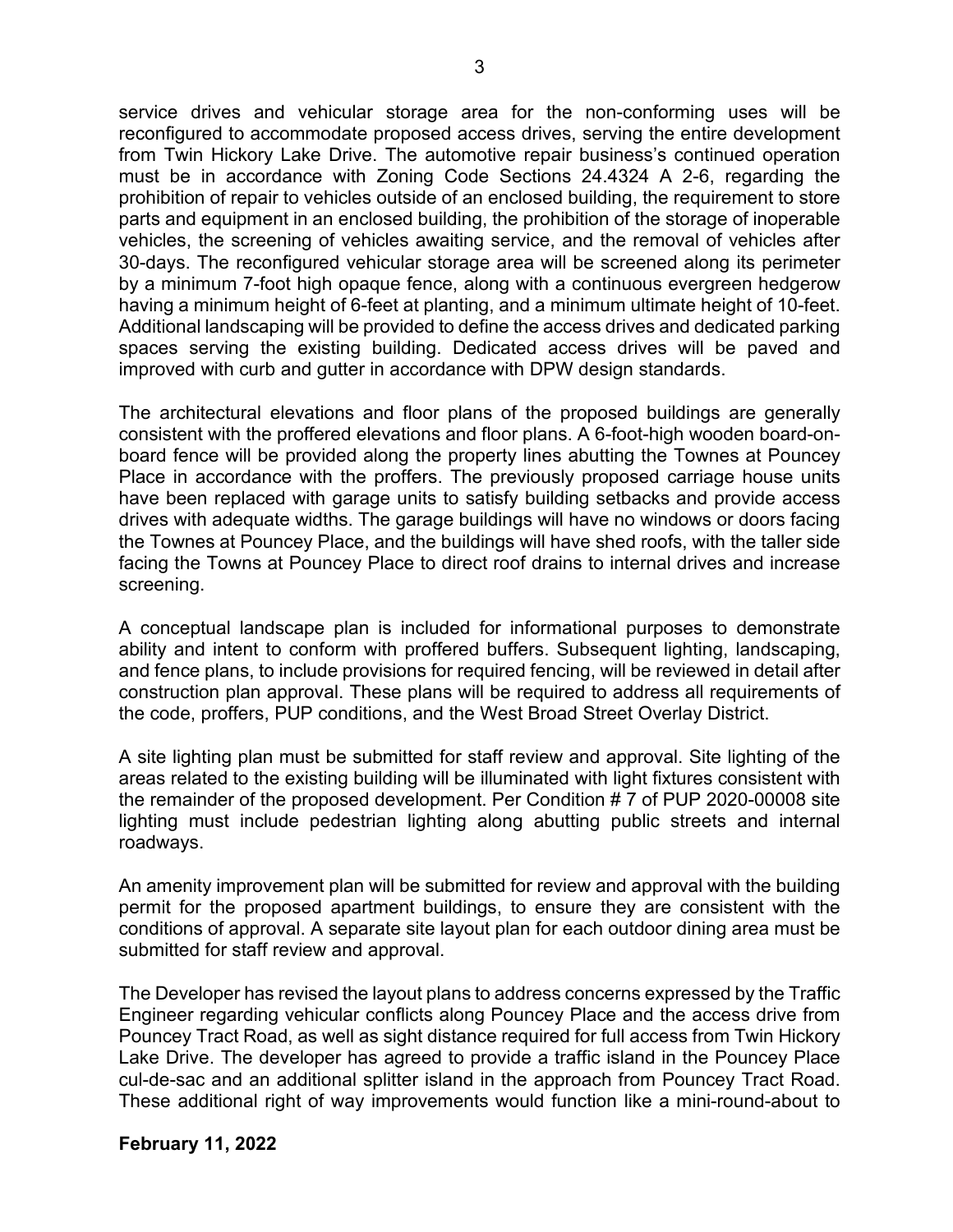reduce vehicular conflict points on Pouncey Place. The Developer has also reduced conflict points along the interior access drives and has demonstrated adequate sight distance along Twin Hickory Lake Drive necessary to provide full access at the easternmost drive. The Traffic Engineer can now recommend approval of the plan. The Developer has revised the layout plan to provide adequate setbacks and maneuvering space for the proposed garage buildings as requested by planning staff.

The staff recommends approval subject to the annotations on the plans, the standard conditions for developments of this type, and the following additional conditions:

- 11B. Prior to the approval of an electrical permit application and installation of the site lighting equipment, a plan including light spread and intensity diagrams, and fixture specifications and mounting heights details shall be revised as annotated on the staff plan and included with the construction plans for final signature.
- 15. The unit house numbers shall be visible from the parking areas and drives.
- 16. The names of streets, drives, courts, and parking areas shall be approved by the Richmond Regional Planning District Commission and such names shall be included on the construction plans prior to their approval. The standard street name signs shall be installed prior to any occupancy permit approval.
- 17. A plat for the widening of Twin Hickory Lake Drive and Pouncey Place right-ofway, as shown on the approved plan, shall be submitted to the Director of Real Property prior to approval of the construction plan, and shall be recorded prior to requesting occupancy permits. The developer shall provide evidence of recordation to the Director of Public Works.
- 18. A plat for the widening of Pouncey Tract Road (State Route 271) right-of-way, as shown on the approved plan, shall be submitted to the Director of Real Property prior to approval of the construction plan, and shall be recorded prior to requesting occupancy permits. The developer shall provide evidence of recordation to the Director of Public Works.
- 19. The entrances and drainage facilities on Pouncey Tract Road (State Route 271) shall be approved by the Virginia Department of Transportation and the County.
- 20. A notice of completion form, certifying that the requirements of the Virginia Department of Transportation entrances permit have been completed, shall be submitted to the Director of Public Works prior to any occupancy permits being issued.
- 21. A concrete sidewalk meeting County standards shall be provided along the north side of Pouncey Place and the south side of Twin Hickory Lake Drive.
- 22. A concrete sidewalk meeting VDOT standards shall be provided along the east side of Pouncey Tract Road (State Route 271).
- 23. The proffers approved as a part of zoning case REZ2020-00018 and the conditions of Provisional Use Permit PUP2020-00008 shall be incorporated in this approval.
- 24. A construction staging plan which includes details for traffic control, fire protection, stockpile locations, construction fencing, and hours of construction shall be submitted for County review and prior to the approval of any final construction plans.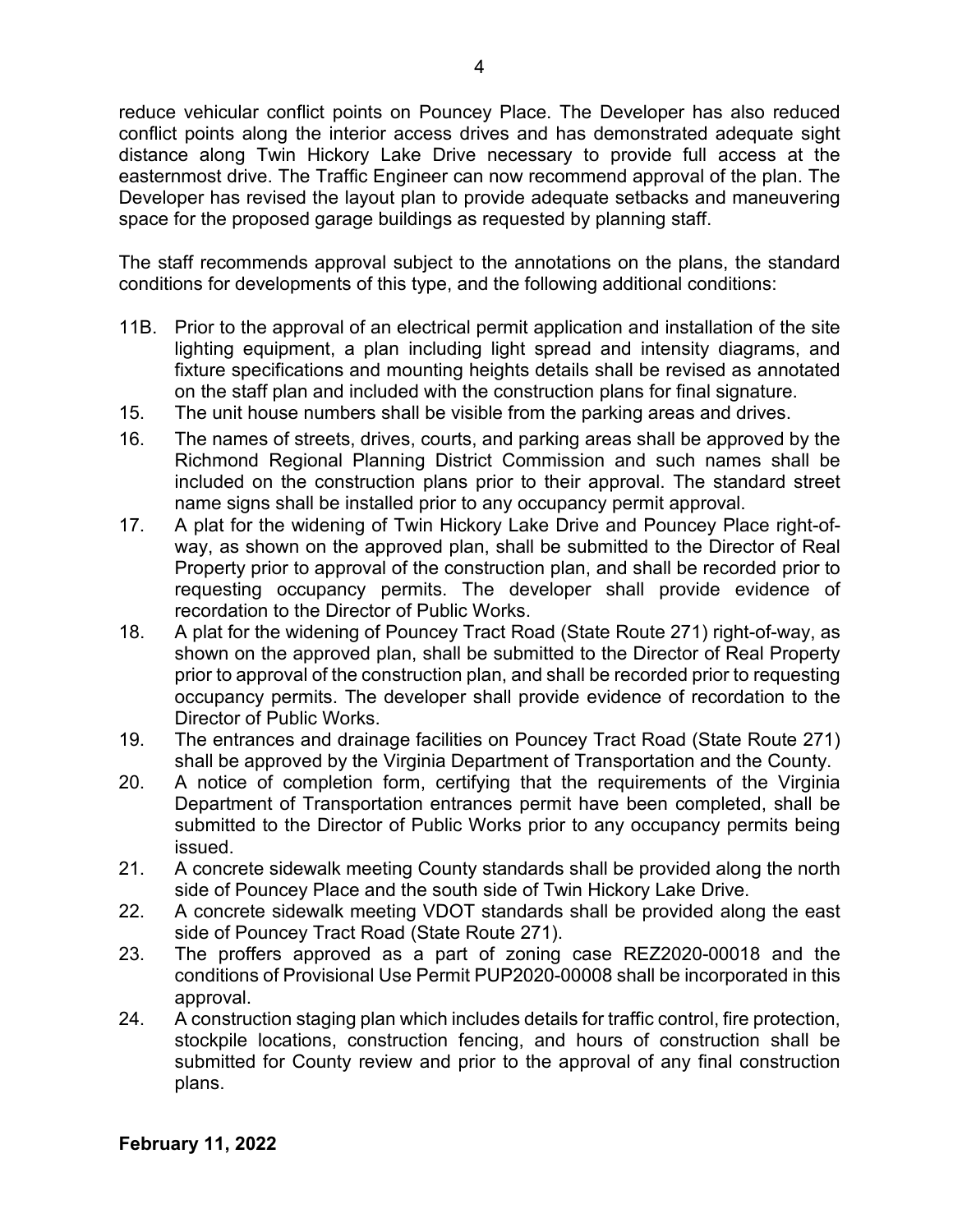- 25. Approval of the construction plans by the Department of Public Works does not establish the curb and gutter elevations along the Henrico County maintained right-of-way. The elevations will be set by Henrico County.
- 26. Approval of the construction plans by the Department of Public Works does not establish the curb and gutter elevations along the Virginia Department of Transportation maintained right-of-way. The elevations will be set by the contractor and approved by the Virginia Department of Transportation.

# **(Staff Report by Mike Kennedy)**

## **(Applicant's Representative: Ryan Yauger) (Applicable Rezoning Cases and PUPS: REZ2020-00018 and PUP2020-00008) (Expedited Agenda Requested)**

### **BROOKLAND:**

## *(Deferred from the January 13, 2022, Meeting)*

**PUP2021-00024 Joe Marchetti for Holland Associates, LLC:** Request for a Provisional Use Permit under Sections 24-2306 and 24-3708 of Chapter 24 of the County Code to allow a multifamily development with office and commercial uses on Parcel 774- 740-9115 located on the east line of Staples Mill Road (U.S. Route 33) approximately 600' south of its intersection with Bethlehem Road. The existing zoning is B-2 Business District. The 2026 Comprehensive Plan recommends Light Industry. The site is in the Westwood Redevelopment Overlay District and the Enterprise Zone.

**Staff – Lisa Blankinship (Deferral Requested to March 10, 2022) Deferred to the March 10, 2022 Meeting**

### *(Deferred from the January 13, 2022, Meeting)*

**PUP2022-00002 T. Preston Lloyd, Jr. for Spy Rock Real Estate Group:** Request for a Provisional Use Permit under Sections 24-2306 and 24-3708 of Chapter 24 of the County Code to allow a multifamily residential development with commercial uses on Parcel 778-735-0109 located on the east line of Dabney Road approximately 500' north of its intersection with Westwood Avenue. The existing zoning is M-1 Light Industrial District. The 2026 Comprehensive Plan recommends Heavy Industry. The site is in the Westwood Redevelopment Overlay District. **Staff – Lisa Blankinship**

### **Recommended for Approval**

**REZ2022-00007 Nathalie Croft for Eagle Construction of VA, LLC:** Request to conditionally rezone from A-1 Agricultural District to R-2C One-Family Residence District (Conditional) Parcel 769-774-5336 containing 7.59 acres located on the south line of Mill Road approximately 200' east of its intersection with Wyatt Farm Drive. The applicant proposes a residential development of single-family dwellings. The R-2 District allows a minimum lot area of 18,000 square feet and a maximum gross density of 2.42 units per acre. The use will be controlled by zoning ordinance regulations and proffered conditions. The 2026 Comprehensive Plan recommends Suburban Residential 1, density should not exceed 2.4 units per acre. **Staff – Michael Morris Recommended for Approval**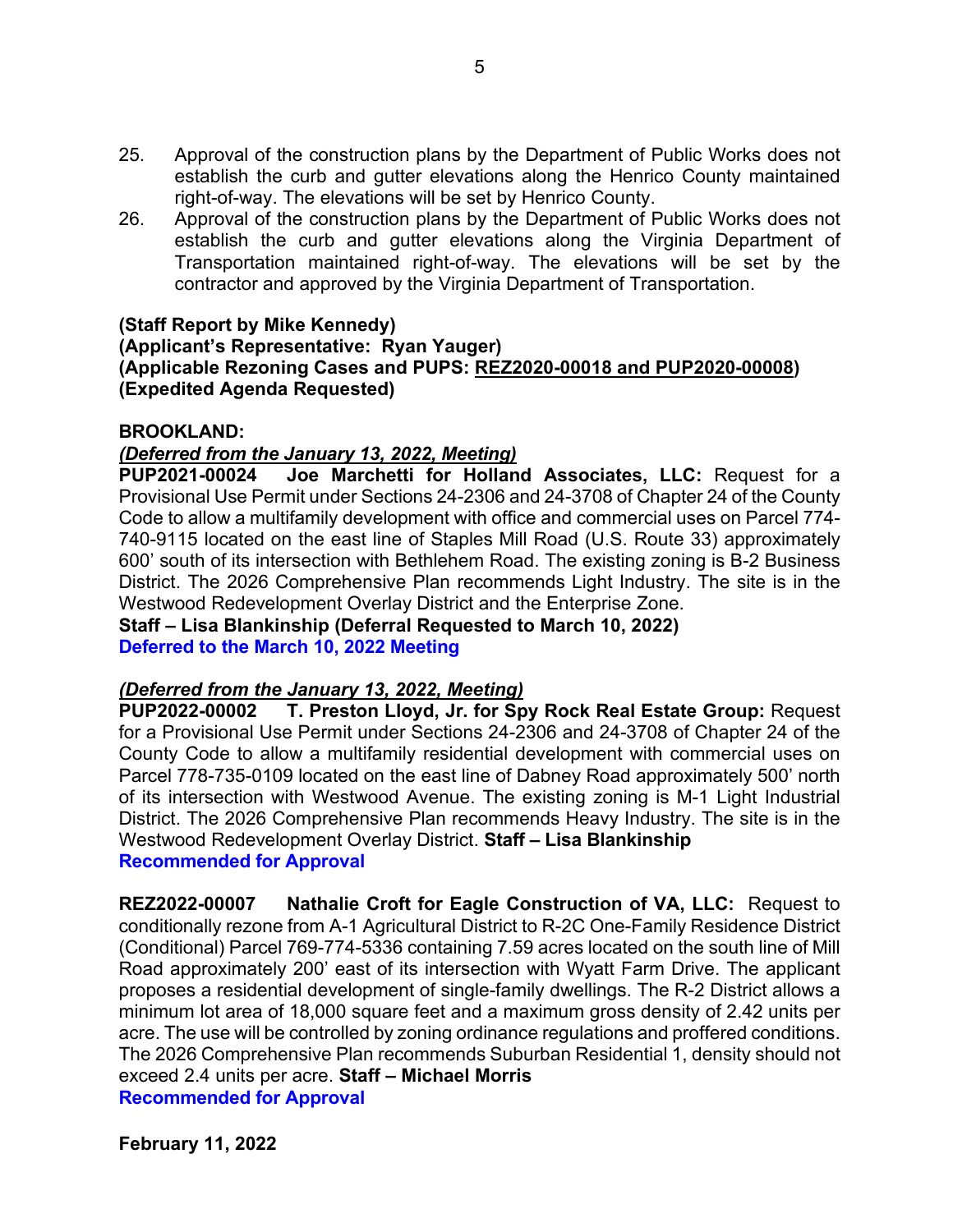**REZ2021-00058 Andrew M. Condlin for Crenshaw Realty:** Request to conditionally rezone from B-1 Business District to R-6C General Residence District (Conditional) Parcels 772-736-3855, -4241 and -4766 containing 2.432 acres located on the west line of Willow Lawn Drive approximately 135' north of its intersection with Grace Street. The applicant proposes a master-planned development with multifamily dwellings and commercial uses. The R-6 District allows a density of 19.8 units per acre for multifamily. The uses will be controlled by zoning ordinance regulations and proffered conditions. The 2026 Comprehensive Plan recommends Environmental Protection Area. The site is in the Enterprise Zone. **Staff – Michael Morris (Deferral Requested to March 10, 2022)**

**Deferred to the March 10, 2022 Meeting**

**PUP2021-00021 Andrew M. Condlin for Crenshaw Realty:** Request for a Provisional Use Permit under Sections 24-4315.C and 24-2306 of Chapter 24 of the County Code to allow commercial uses and zoning modifications as part of a masterplanned development on Parcels 772-736-3855, -4241 and -4766 located on the west line of Willow Lawn Drive approximately 135' north of its intersection with Grace Street. The existing zoning is B-1 Business District. R-6C General Residence District (Conditional) zoning is proposed with REZ2021-00058. The 2026 Comprehensive Plan recommends Environmental Protection Area. The site is in the Enterprise Zone. **Staff – Michael Morris (Deferral Requested to March 10, 2022)**

**Deferred to the March 10, 2022 Meeting**

**REZ2021-00059 Andrew M. Condlin for Crenshaw Realty:** Request to conditionally rezone from O-2 Office District to R-6C General Residence District (Conditional) Parcels 772-738-5115 and 772-738-6931 containing 1.764 acres located on the west line of Byrd Avenue approximately 150' north of its intersection with Old Richmond Avenue. The applicant proposes a master-planned development with multifamily dwellings and commercial uses. The R-6 District allows a density of 19.8 units per acre for multifamily. The uses will be controlled by zoning ordinance regulations and proffered conditions. The 2026 Comprehensive Plan recommends Office. The site is in the Enterprise Zone. **Staff – Michael Morris (Deferral Requested to March 10, 2022) Deferred to the March 10, 2022 Meeting**

**PUP2021-00022 Andrew M. Condlin for Crenshaw Realty:** Request for a Provisional Use Permit under Sections 24-4315.C and 24-2306 of Chapter 24 of the County Code to allow commercial uses and zoning modifications as part of a masterplanned development on Parcels 772-738-5115 and 772-738-6931 located on the west line of Byrd Avenue approximately 150' north of its intersection with Old Richmond Avenue. The existing zoning is O-2 Office District. R-6C General Residence District (Conditional) zoning is proposed with REZ2021-00059. The 2026 Comprehensive Plan recommends Office. The site is in the Enterprise Zone. **Staff – Michael Morris (Deferral Requested to March 10, 2022)**

**Deferred to the March 10, 2022 Meeting**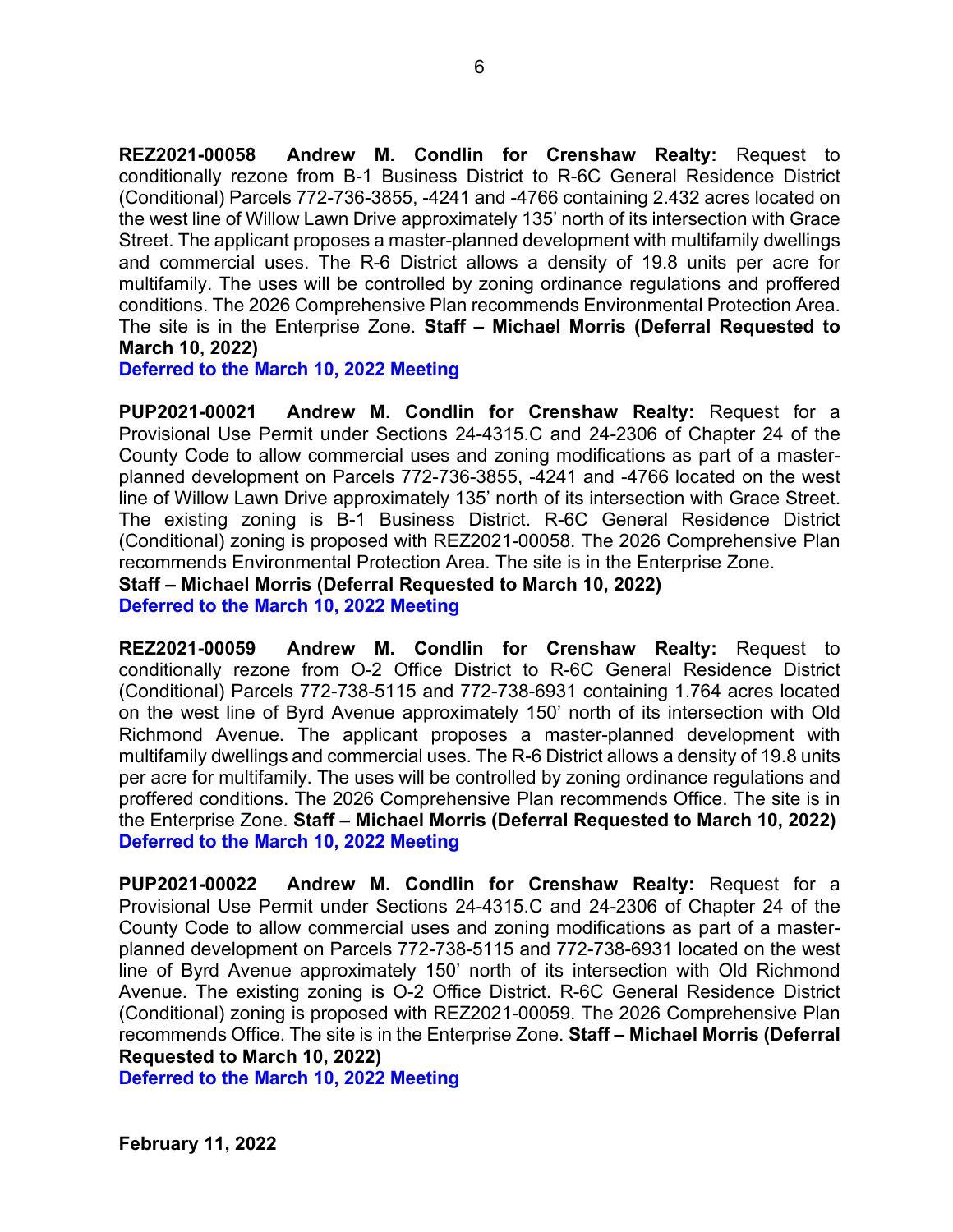# **THREE CHOPT:**

**REZ2022-00003 Andrew M. Condlin for SKM, LLC:** Request to conditionally rezone from A-1 Agricultural District and B-2C Business District (Conditional) to R-6C General Residence District (Conditional) part of Parcel 733-765-4819 containing 6.229 acres located at the northwest intersection of W. Broad Street (U.S. Route 250) and N. Gayton Road. The applicant proposes a multifamily residential development. The R-6 District allows a maximum gross density of 19.8 units per acre for multifamily. The use will be controlled by zoning ordinance regulations and proffered conditions. The 2026 Comprehensive Plan recommends Urban Mixed-Use and Environmental Protection Area. The site is in the West Broad Street Overlay District. **Staff – Seth Humphreys Recommended for Approval**

### *(Deferred from the December 9, 2021 Meeting)*

**PUP2021-00025 Andrew M. Condlin for SKM, LLC:** Request for a Provisional Use Permit under Sections 24-4315.C and 24-2306 of Chapter 24 of the County Code to allow commercial uses and zoning modifications as part of a master-planned development on part of parcel 733-765-4819 located at the northwest intersection of W. Broad Street (U.S. Route 250) and N. Gayton Road. The existing zoning is A-1 Agricultural District and B-2C Business District (Conditional). R-6C General Residence District (Conditional) zoning is proposed with REZ2022-00003. The 2026 Comprehensive Plan recommends Urban Mixed-Use and Environmental Protection Area. The site is in the West Broad Street Overlay District. **Staff – Seth Humphreys** 

**Recommended for Approval**

### **TUCKAHOE:**

**REZ2022-00006 Warrem Almeida:** Request to rezone from O-1 Office District and O-2C Office District to O-2 Office District Parcel 753-741-2016 containing 0.437 acres located on the west line of N. Parham Road approximately 210' south of its intersection with Patterson Avenue (State Route 6). The applicant proposes a beauty salon and office uses. The uses will be controlled by zoning ordinance regulations. The 2026 Comprehensive Plan recommends Office. **Staff – Livingston Lewis Recommended for Approval**

**PUP2022-00004 Warrem Almeida:** Request for a Provisional Use Permit under Sections 24-4205 and 24-2306 of Chapter 24 of the County Code to allow a personal service establishment (beauty salon) on part of Parcel 753-741-2016 located on the west line of N. Parham Road approximately 210' south of its intersection with Patterson Avenue (State Route 6). The existing zoning is O-1 Office District and O-2C Office District (Conditional). O-2 Office District zoning is proposed with REZ2022-00006. The 2026 Comprehensive Plan recommends Office. **Staff – Livingston Lewis Recommended for Approval**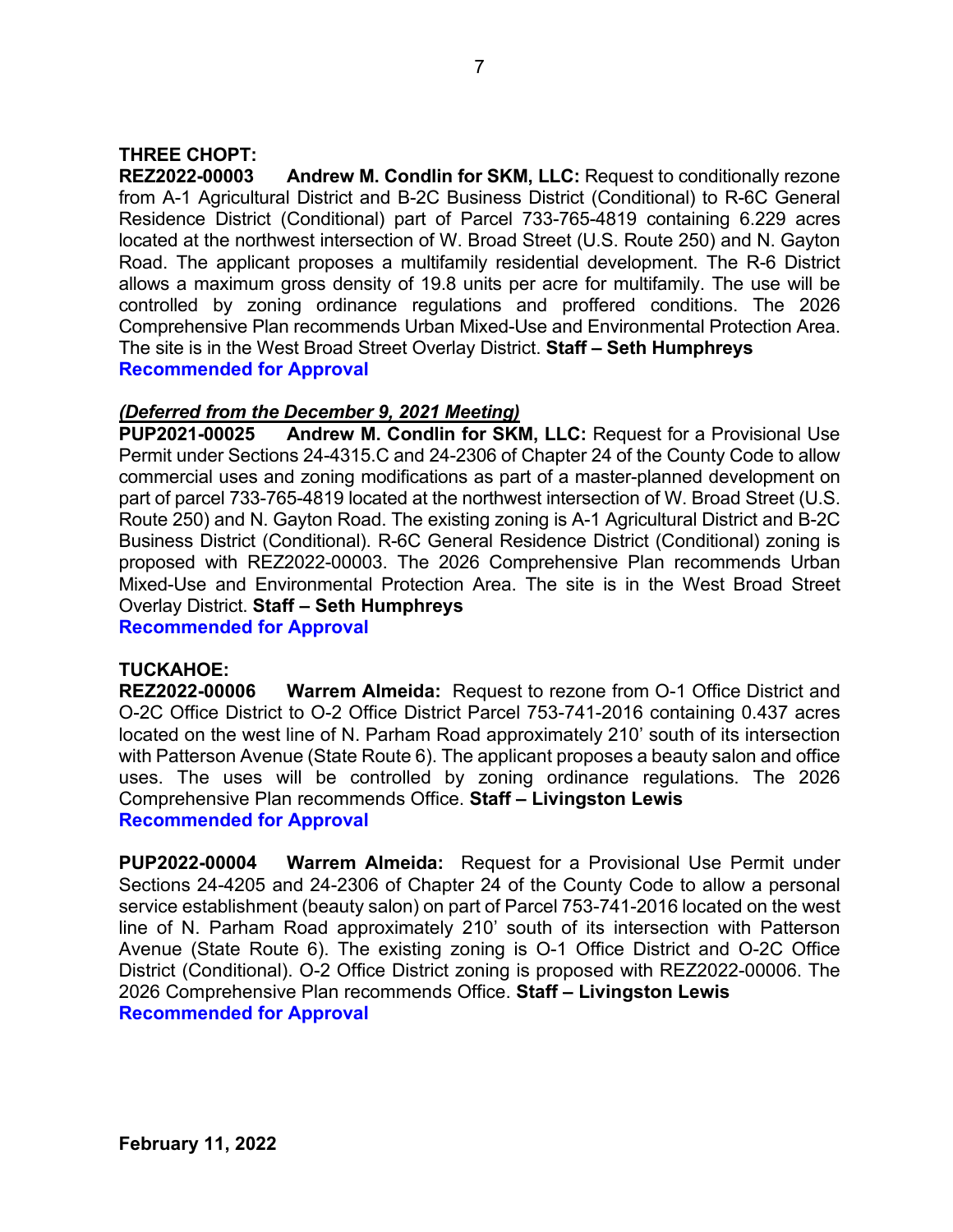### **FAIRFIELD:**

**REZ2022-00010 Eric Walker:** Request to conditionally rezone from A-1 Agricultural District to R-3AC General Residence District (Conditional) Parcel 779-760-6327 containing 1.05 acres located on the northeast line of Hungary Creek Lane approximately 260' southeast of its intersection with Tweed Road. The applicant proposes a single-family dwelling. The R-3A District allows for a minimum lot area of 9,500 square feet and a maximum gross density of 4.6 units per acre. The 2026 Comprehensive Plan recommends Suburban Residential 2, density should not exceed 3.4 units per acre.

**Staff – Seth Humphreys (Expedited Agenda Requested)**

**Recommended for Approval**

**PUP2022-00003 William Shewmake for Skyway Towers, LLC:** Request for a Provisional Use Permit under Sections 24-4205 and 24-2306 of Chapter 24 of the County Code to allow for a freestanding wireless communication tower on part of Parcel 812-725- 4066 located on the southeast line of Cedar Fork Road approximately 1000' northeast of its intersection with Nine Mile Road (State Route 33). The existing zoning is R-4AC One-Family Residence District (Conditional). The 2026 Comprehensive Plan recommends Suburban Residential 2, density should not exceed 3.4 units per acre. The site is in the Airport Safety Overlay District. **Staff – Livingston Lewis (Expedited Agenda Requested)**

**Recommended for Approval**

### **VARINA:**

**REZ2022-00008 Jon Beckner:** Request to rezone from B-1 and B-3 Business District to B-3 Business District Parcel 823-722-8996 containing 0.295 acres located on the west line of E. Nine Mile Road (State Route 33) approximately 30' north of its intersection with S. Oak Avenue. The applicant proposes automobile sales. The use will be controlled by zoning ordinance regulations. The 2026 Comprehensive Plan recommends Commercial Concentration. The site is located in the Airport Safety Overlay District and in the Enterprise Zone. **Staff – Seth Humphreys (Deferral Requested to March 10, 2022) Deferred to the March 10, 2022 Meeting**

**REZ2022-00009 John W. Montgomery, Jr. for Godsey Properties, Inc.:** Request to conditionally rezone from R-5 General Residence District, RTH Residential Townhouse District, and M-1C Light Industrial District (Conditional) to R-2AC One-Family Residence District (Conditional) (4.18 acres) and R-5C General Residence District (Conditional) (50.02 acres) Parcels 838-713-1395 and 838-713-4773 containing 54.2 acres located on the east line of Old Memorial Drive and its intersection with Betner Road. The applicant proposes a residential development of single-family dwellings and condominiums. The R-2A District allows for a minimum lot area of 13,500 square feet and a maximum gross density of 3.23 units per acre. The R-5 District allows for a minimum lot area of 12,000 square feet and a maximum gross density of 14.5 units per acre for multifamily. The uses will be controlled by zoning ordinance regulations and proffered conditions. The 2026 Comprehensive Plan recommends Urban Residential, density should range from 3.4 to 6.8 units per acre, and Light Industry. The site is in the Airport Safety Overlay District.

**Staff – Lisa Blankinship**

**Recommended for Approval**